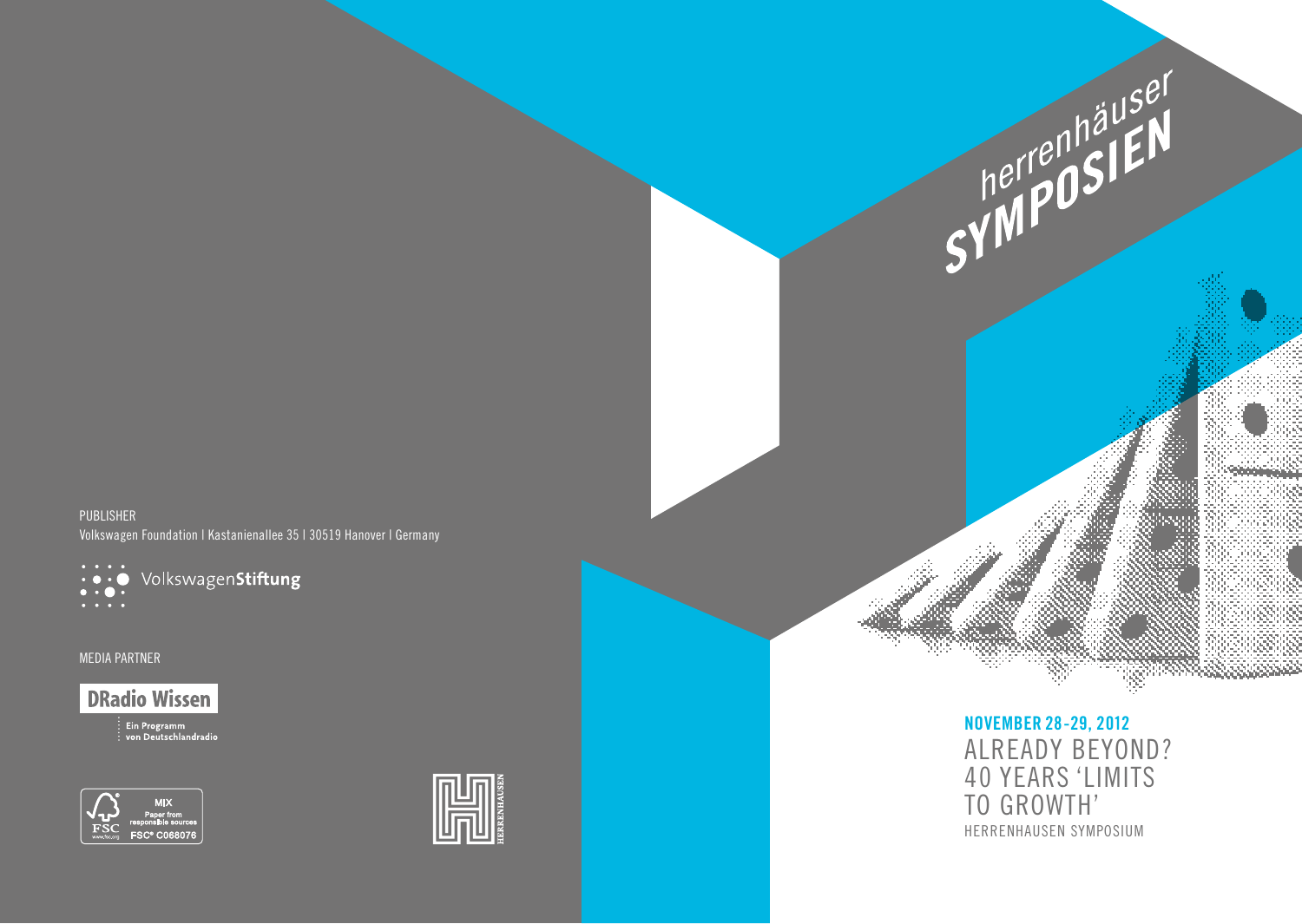## Dear Participants!

Welcome to the first Herrenhausen Symposium 'Already Beyond? 40 Years *Limits to Growth*'! We will take a close look at the consequences of one of the most influential books of the 20th century – and the consequences of a research project funded by the Volkswagen Foundation: A team of scientists at the Massachusetts Institute of Technology in Cambridge, U.S., fed their computers with huge amounts of data on past performances of the world. In turn, these machines calculated figures on population growth, raw material reserves as well as food and industrial production until the year 2100. *The Limits to Growth*, published in 1972, caught the spirit of a whole generation: For the first time a scientific study confirmed the growing feeling that 'it can't go on like this'. The book became a milestone of the environmental movement and was considered a nuisance by many economists who at that time barely knew how to spell the word ecology.

What about today and the future? Was the shock that *The Limits to Growth*  caused not strong enough? How can we create more responsibility? What are the most urgent tasks for government, academia, and industry? At this Herrenhausen Symposium we want to discuss the current state of affairs but above all the way ahead, the challenges that society, research, and mankind have to meet.

I strongly encourage you to bring your ideas forward and to participate actively in the debates. Thank you very much for coming to Hanover.

#### **Wilhelm Krull**

Secretary General, Volkswagen Foundation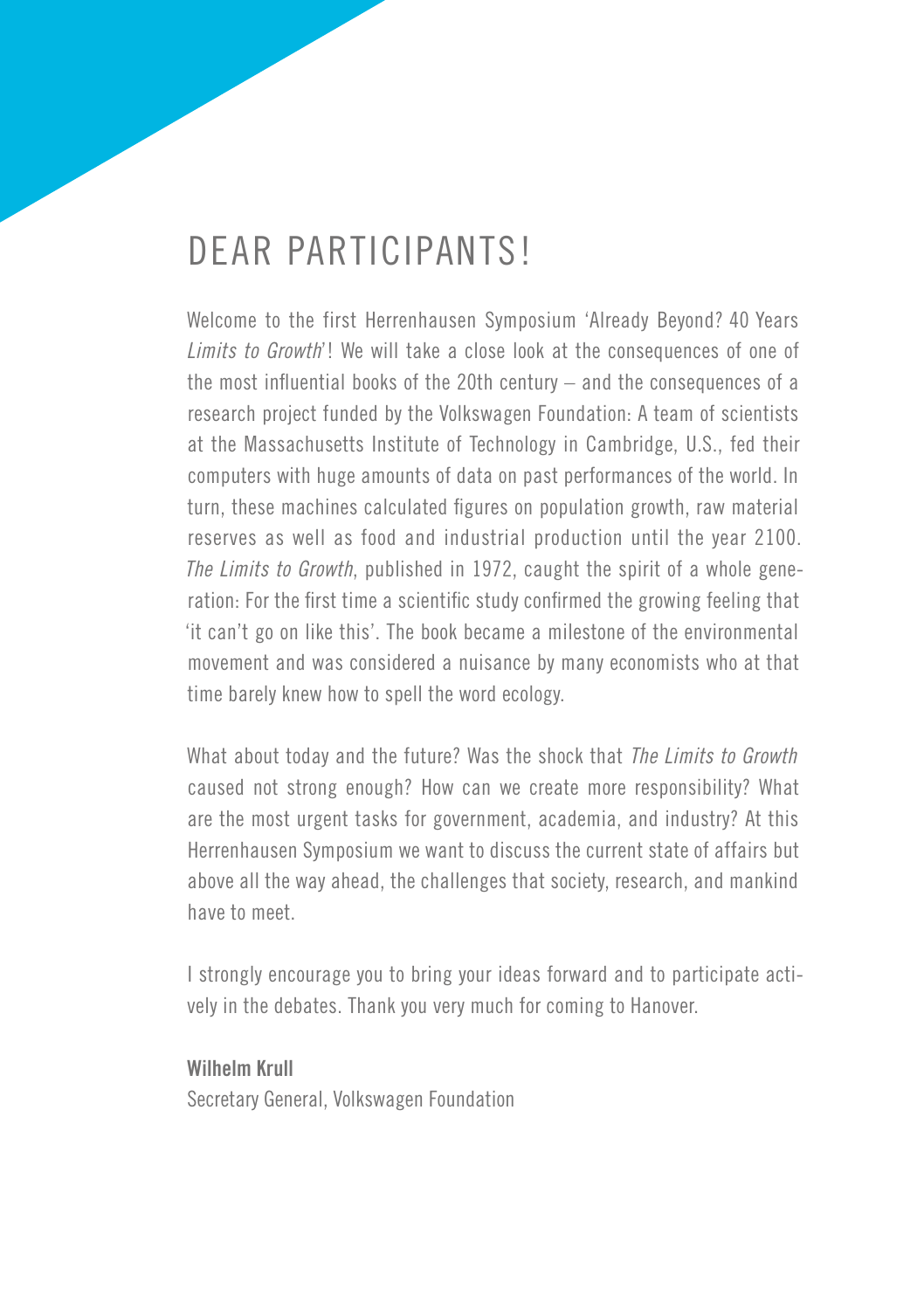#### **NOVEMBER 28-29, 2012**  ALREADY BEYOND? 40 YEARS 'LIMITS TO GROWTH' HERRENHAUSEN SYMPOSIUM

HERRENHAUSEN GALLERY, HANOVER, GERMANY

#### Program

#### **Wednesday NOVEMBER 28, 2012**

- **9:00 A.m.** Opening Addresses **Wilhelm Krull,** Secretary General, Volkswagen Foundation **David McAllister,** Prime Minister, State of Lower Saxony **Stephan Weil,** Mayor, City of Hanover
- **9:20 A.M.** FEELING A BIT UNEASY? LIMITS TO GROWTH AND 21<sup>st</sup> CENTURY Policies, Attitudes, and Lifestyle CHAIR **Martin Meister,** GEO International KEYNOTE Dennis L. Meadows, Laboratory of Interactive Learning, New Hampshire, USA Discussant **Harald Welzer,** Foundation FUTURZWEI, Germany

#### **10:30 A.m.** Coffee Break

**11:00 A.m.** Where shall they all go? – Demographic Challenges and Limited Space CHAIR **Roland Rau,** University of Rostock, Germany Keynote **David Lam,** University of Michigan, USA DiscussantS **Tyler J. Frazier,** University of Berlin (TU), Germany  **Junior Researcher from Winter School**

**12:30 P.m.** Lunch Break

All academic titles have been omitted.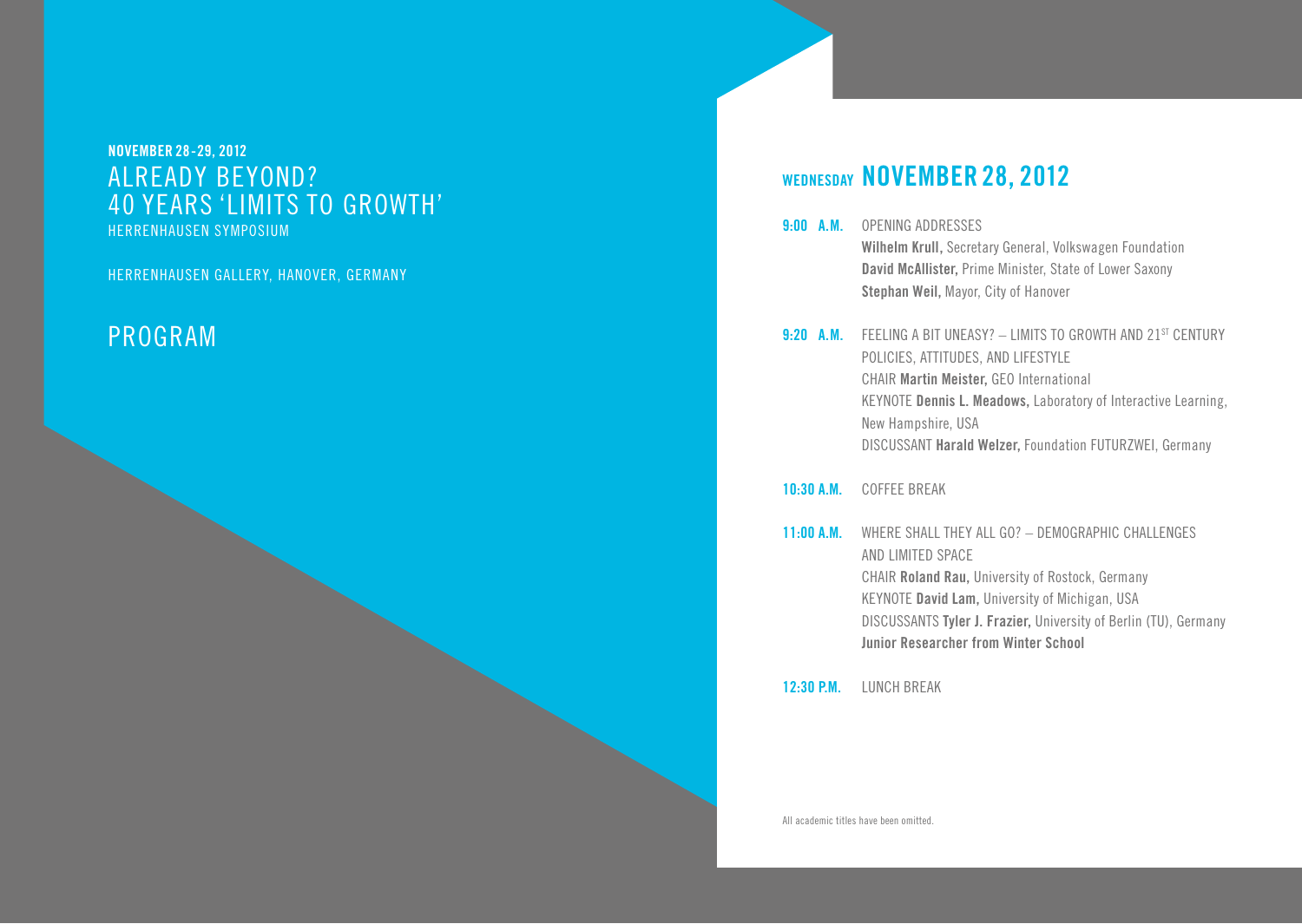- **2:00 p.m.** Growth with less? The Limits of Economic Growth CHAIR **Rüdiger Pethig,** University of Siegen, Germany Keynote **Sir Partha Sarathi Dasgupta,** University of Cambridge, UK Discussant **Sanghamitra Bandyopadhyay,** Queen Mary, University of London, UK  **Junior Researcher from Winter School**
- **3:30 p.m.** Coffee Break
- **4:00 p.m.** Can we remain ignorant? Climate Change and its Impact on Global Governance CHAIR **Helga Nowotny,** European Research Council, Vienna, Austria Keynote **Dirk Messner,** German Development Institute, Bonn, Germany DiscussantS **Felix Ekardt,** Research Unit Sustainability and Climate Policy, Leipzig, Germany **Junior Researcher from Winter School**
- **5:30 p.m.** Snack Break
- **7:00 p.m.** What's Next? Impact of Limits to Growth on Policy-Making CHAIR **Wilhelm Krull Dennis L. Meadows Max Schön,** German Branch Club of Rome  **Uwe Schneidewind,** Wuppertal Institute for Climate, Environment, and Energy
- **8:30 p.m.** Get Together

#### **Thursday NOVEMBER 29, 2012**

- **9:00 A.M.** WHAT SHALL WE EAT? WHAT SHALL WE DRINK? GLOBAL FOOD AND WATER Management CHAIR **Junior Researcher from Winter School** KEYNOTE Matin Qaim, University of Göttingen, Germany Discussant **Zbigniew W. Kundzewicz,** Polish Academy of Sciences, Poland
- **10:30 A.m.** Coffee Break
- **11:00 A.m.** What happens if Fossile Energies are Depleted? Finite Resources and Renewable Energies CHAIR **Stefan Bringezu,** Wuppertal Institute for Climate, Environment, and Energy **Mark Jaccard,** Simon Fraser University, Vancouver, Canada  **Wikus van Niekerk,** Stellenbosch University, South Africa  **Sibylle Günter,** Max-Planck-Institute for Plasmaphysics, Germany  **Junior Researcher from Winter School**
- **12:30 P.m.** Lunch Break
- **1:30 P.m.** Saved by Society? Life in the Anthropocene CHAIR **Daniel Alexander Schacht,** Hannoversche Allgemeine Zeitung, Germany KEYNOTE **Dipesh Chakrabarty**, University of Chicago, USA DiscussantS **Dennis L. Meadows, Harald Welzer**
- **3:00 P.m.** CLOSING REMARKS **Wilhelm Krull**
- **3:15 P.m.** End of Conference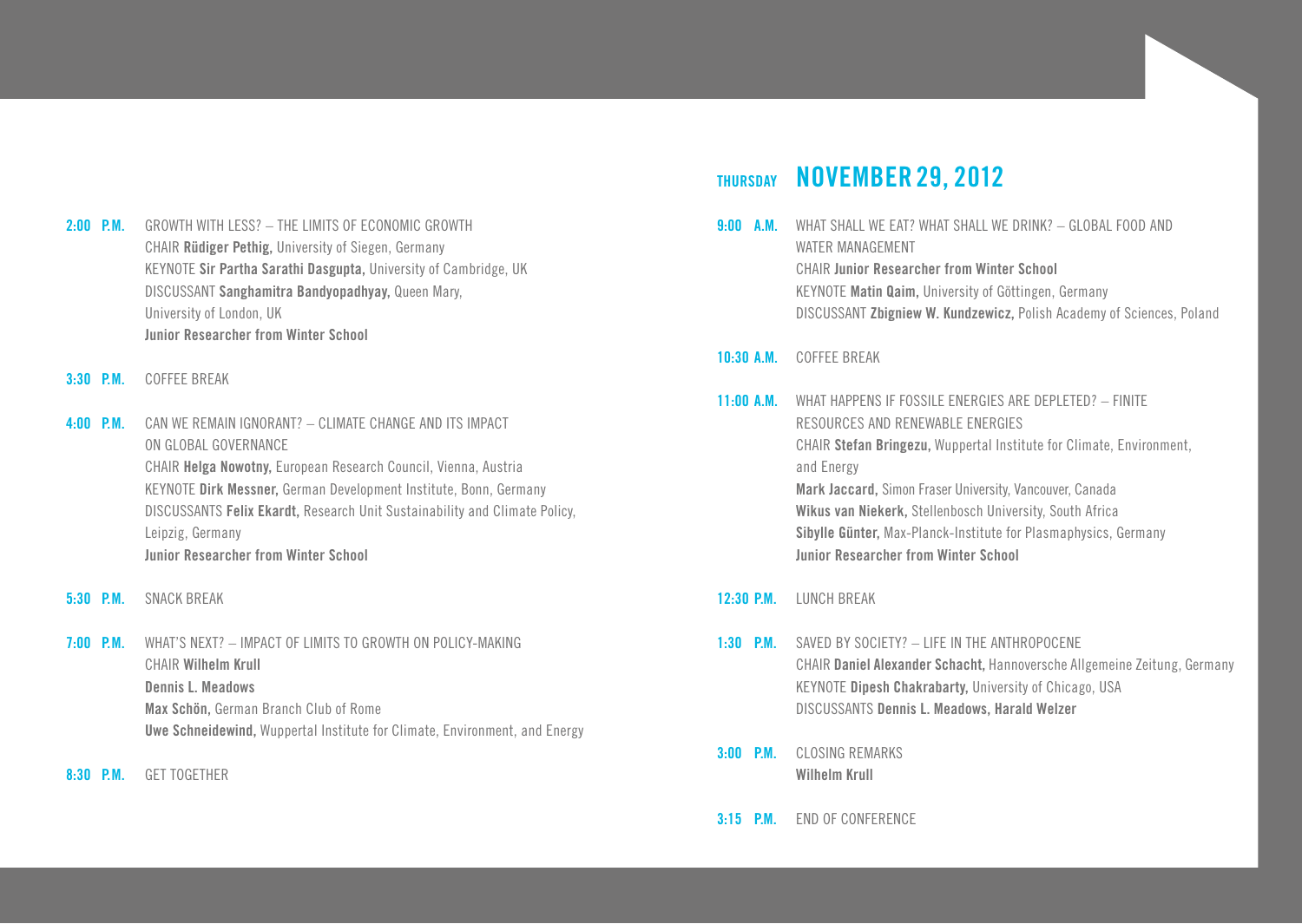#### Participants of the Winter School

Nafiu Abdu / Rhuks Ako / Linda Bergset / Joana Bezerra / Ihtiyor Bobojonov / Vag-Lan Borges / Nuray Cakirli Akyüz / Daniel Callo-Concha / Rodrigo Castro / Georgina Cundill Romina Drees / Nicolas Escalante / Hans Haake / Andreas Havemann / Bernd Hezel Stefan Hotes / Lawrence Ibeh / Joni Jupesta / Aziz Karimov / Jan Köbbing / Tonni Kurniawan / Jean-Sébastien Landry / Armin Leopold / Guilin Liu / Luis Lopes Guerreiro André Månsson / César Marques da Silva / Lavinia Mawlong / Jeremy Moorhouse Dongyan Mu / Kola Liadi Mudashiru / Paul Mukwaya / Diego Ignacio Murguía / Patience Mutopo / Liudmila Nazarkina / Philip Nuss / Meghan O'Brien / Lydia Olaka / Liam Phelan Felix Pütter / Roger Daniel Randrianiaina / Florian Rauser / André Reichel / Naomie Sakane Matthias Schmelzer / Anne Schmidt / Gregor Schwerhoff / Sandra Schwindenhammer Verena Seufert / Wei Shen / Liang Shi / Axel Siegemund / Tenekwetche Sop / Nato Tephnadze Frank Tietze / Iskander Tlili / Xiaoxi Wang / Sylvia Yazid / Andrea Young

#### WINTER SCHOOL 'Limits to Growth Revisited'

The term 'sustainability' is closely related to a book published 40 years ago, in 1972 - *The Limits to Growth*. Using computer models in an attempt to quantify various aspects of the future and by the effect it had when published, *Limits to Growth* has shaped new modes of thinking. In order to give fresh impetus to the debate, the Volkswagen Foundation has invited 60 researchers from 29 different countries to a one week Winter School in Visselhoevede, Lower Saxony. 'Limits to Growth Revisited' is directed specifically at highly talented young scholars from all related disciplines. The Volkswagen Foundation intends to grant this selected group of academics the opportunity to break new ground and to support them in creating networks with scholars from other research communities, to foster new thinking, fresh approaches, the creation of different models, and the quest for future problems in all areas related to the *Limits to Growth* study at the crossroads of natural and social sciences.

During the Symposium 'Already Beyond? – 40 Years Limits to Growth', fellows of the Winter School will be presenting their ideas as panel discussants, as chairs of a session or during Q&A sessions.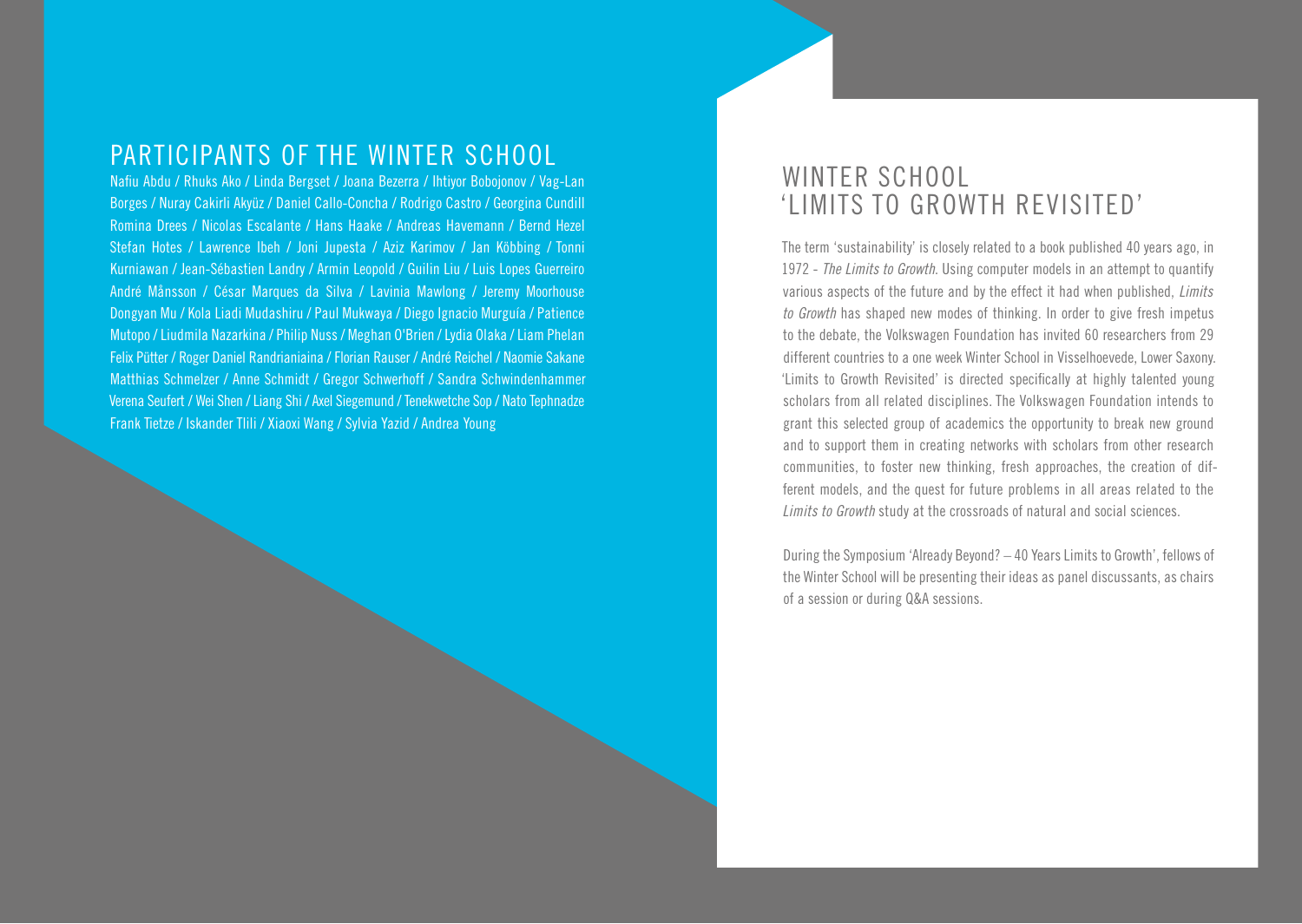#### speakers SYMPOSIUM

Sanghamitra Bandyopadhyay / Dipesh Chakrabarty / Partha Dasgupta+ / Felix Eckardt Tyler J. Frazier / Sibylle Günter / Mark Jaccard / Wilhelm Krull<sup>+</sup> / Zbigniew Kundzewicz David Lam / David McAllister / Dennis L. Meadows / Dirk Messner / Matin Qaim / Roland Rau / Uwe Schneidewind / Max Schön / Wikus van Niekerk / Stephan Weil / Harald Welzer<sup>+</sup>

## speakers Winterschool

Jürgen Kurths\*/ Dennis L. Meadows / Stefan W. Pickl / Matin Qaim\*/ Roland Rau\* Frank Uekoetter\*

## CHAIRS

Stefan Bringezu / Helga Nowotny<sup>+</sup> / Martin Meister / Rüdiger Pethig / Daniel Alexander **Schacht** 

> <sup>+</sup> members of the Steering Committee for the Symposium 'Already Beyond? – 40 Years Limits to Growth' \* members of the Steering Committee for the Winterschool 'Limits to Growth Revisited'

## Sanghamitra Bandyopadhyay

Sanghamitra Bandyopadhyay is lecturer in economics at the School of Business and Management at Queen Mary, University of London, where she also is deputy director of the Centre for Globalisation Research. She graduated from London School of Economics in 2002 with her Ph.D. thesis 'An Inquiry into Causes of Regional Disparities in Economic Growth Across Indian States'. She is a research associate of both the London School of Economics and the University of Oxford. Her research interests are on economic growth and development, applied econometrics, and the measurement of inequality and poverty. She has contributed to the World Development Report in 2009 on spatial development and inequality, is an editorial board member of the 'Review of Income and Wealth' and was a committee member of the SRC-DFID joint fund for poverty alleviation research of the British Economic and Social Research Council.

# STEFAN BRINGEZU

Stefan Bringezu has been director of the research group on 'Material Flows and Resource Management' at the Wuppertal Institute for Climate, Environment, and Energy since 2003. Before, he held positions at the German Federal Environmental Agency and was head of department for 'Supply Systems and Environmental Planning' at the University of Dortmund. His research focuses on the analysis of socio-industrial metabolism and land use, material flow analysis, LCA-MIPS (incl. 'hidden flows'), indicators for sustainability, integrated sustainability assessment, multi-level information systems, resource efficient supply and infrastructure systems, drivers of resource use (biomass and minerals), and scenarios for sustainable resource management. Since October 2011, he is professor for sustainable resource management at the Center for Environmental Systems Research at the University of Kassel.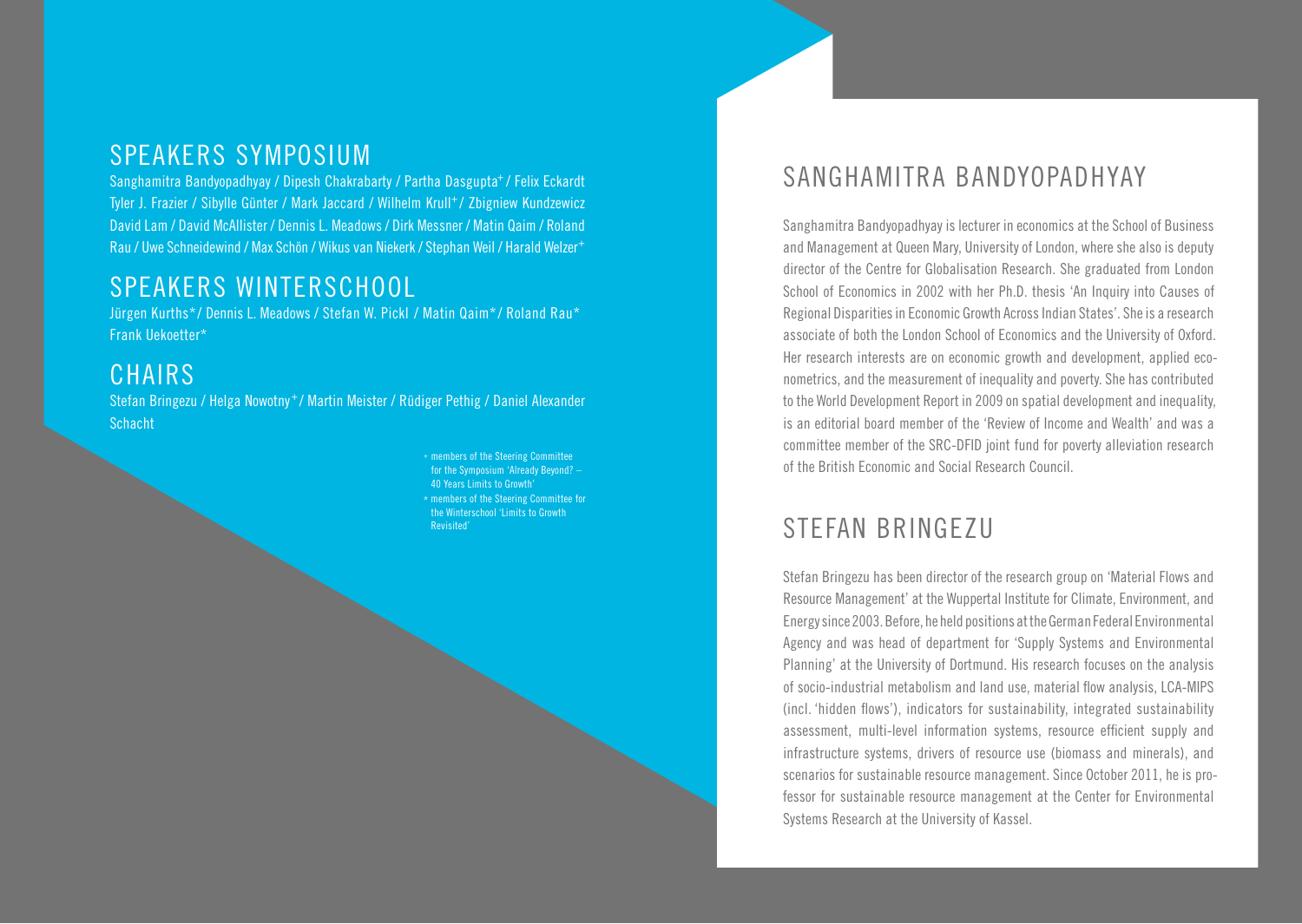## Dipesh Chakrabarty

Dipesh Chakrabarty is the Lawrence A. Kimpton Distinguished Service Professor of History, South Asian Languages and Civilizations at the University of Chicago where he holds a faculty fellowship with the Chicago Center for Contemporary Theory and courtesy appointment in the Law School. He is also a visiting professorial fellow with the Humanities Research Centre of the Australian National University. He is a co-editor of 'Critical Inquiry' and serves on the editorial boards of many other journals. He is a member of the scientific advisory board of the Center for Global Cooperation Research, Bonn, Essen, Duisburg. His publications include 'Provincializing Europe: Postcolonial Thought and Historical Difference and Habitations of Modernity'. He is currently engaged in completing a book on climate change and its implications for the writing of human history.

### Sir Partha Dasgupta

Sir Partha Dasgupta was born in Dhaka (at that time in India) and educated in Varanasi, Delhi, and Cambridge. He is the Frank Ramsey Professor Emeritus of Economics at the University of Cambridge, fellow of St John's College, Cambridge, and professorial research fellow at the Sustainable Consumption Institute, University of Manchester. He taught at the London School of Economics and at Stanford University. Since 1999, he has been a founder member of the management and advisory committee of the South Asian Network for Development and Environmental Economics, Kathmandu. In 1996, he helped to establish the journal 'Environment and Development Economics'. Professor Dasgupta's research interests have covered welfare and development economics, the economics of technological change, population, environmental and resource economics, the theory of games, the economics of undernutrition, and the economics of social capital.

### FELIX EKARDT

Felix Ekardt studied law and European law as well as sociology and religious studies in Berlin, Marburg, and Leipzig. He did his Ph.D. in 2000 at the University of Halle on the economic, cultural, historical, and religious causes of non-sustainability and his habilitation in 2003 at the University of Rostock on the theory of sustainability. From 2003 to 2008, he was professor of public law with a focus on German, European, and international environmental law at the University of Bremen and since early 2009 he teaches at the University of Rostock. He is founder of the Centre for Sustainability and Climate Policy with headquarters in Leipzig. His research focuses on transdisciplinary, especially legal, philosophical and sociological theory of sustainability, climate change law and general environmental law, the theory of basic human rights, and WTO law.

## Tyler J. Frazier

Tyler J. Frazier has more than eight years of experience working as a professional urban planner in both the private and public sector in the U.S. Additionally, he is certified by the American Institute of Certified Planners. He received his Ph.D. from the University of Bonn and its Centre for Development Research (ZEF) for 'Powering Accra. Projecting Electricity Demand for Ghana's Capital City' and is now embarking on a new research project at the University of Berlin (TU) on how to develop an urban simulation system for a major West African city. He did various grand scale research and planning projects - one amongst them with the Center for Development Research, the GLOWA-Volta Project, to support sustainable water resource management in the riparian countries of the Volta Basin in West Africa.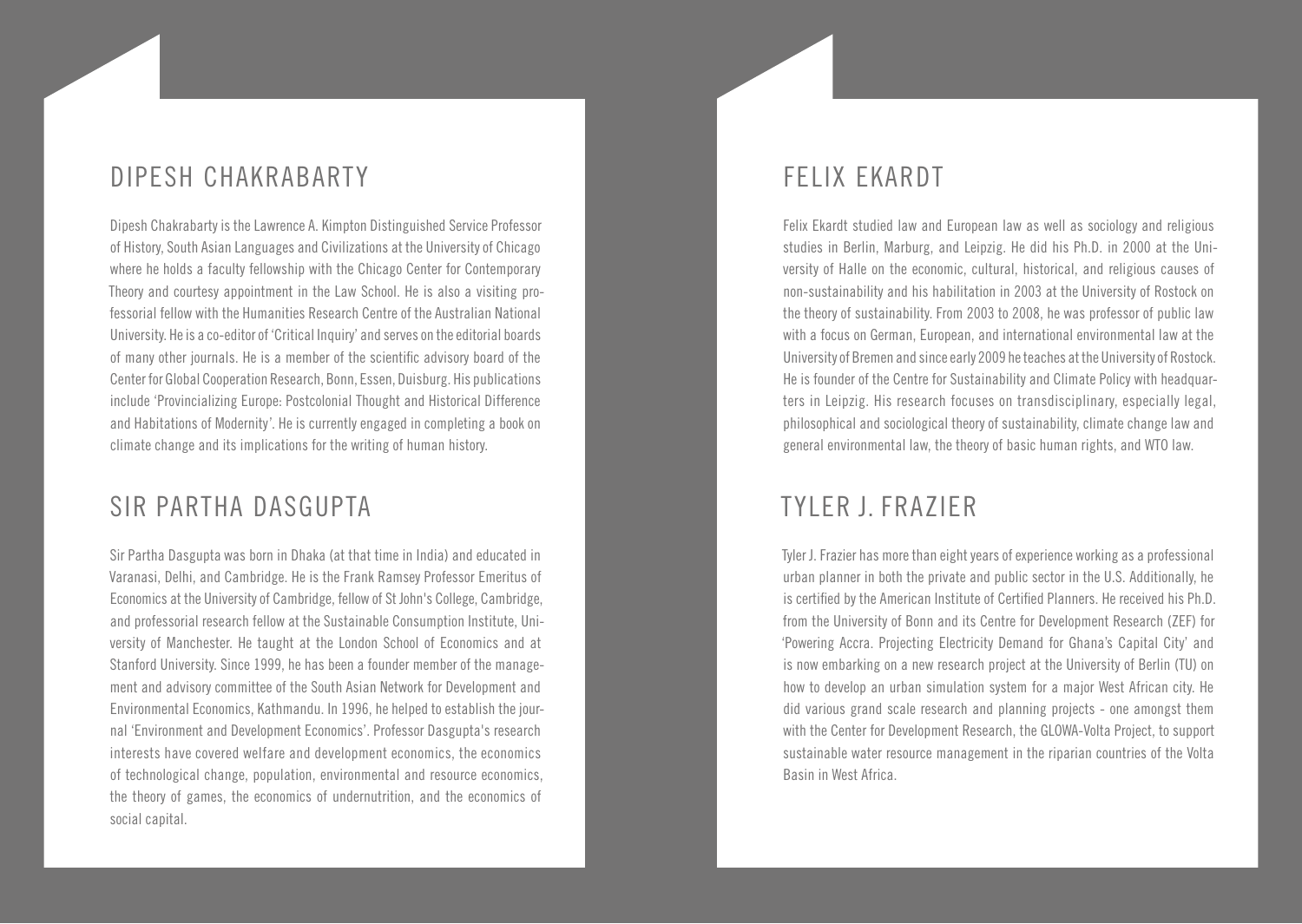# Sibylle Günter

Sibylle Günter graduated from the University of Rostock in 1987 and got her Ph.D. three years later with a dissertation on computational investigation of radiation from dense plasmas at the Department of Theoretical Physics. From 1990 to 1996 she was a research assistant at the chair 'Theoretical Physics I'. She studied at the University of Maryland and was a visiting scholar at the National Institute of Standards and Technology in the U.S. After her habilitation on optical performances of dense plasmas at the University of Rostock in 1996, she became a researcher at the Max-Planck-Institute for Plasma Physics. In 2000, she became head of the department for Tokamak Theory. Since 2001, she has been professor at the University of Rostock and honorary professor at the University of Munich (TU) since 2006. In February 2011, she became scientific director of the Max-Planck-Institute for Plasma Physics.

### Mark Jaccard

Mark Jaccard develops and applies models that assess sustainability policies for energy and materials, and directs the Canadian Industrial Energy End-Use Data and Analysis Centre. A professor in resources and environmental management since 1986, he served as chair and CEO of the B.C. Utilities Commission from 1992 to 1997. He serves on the Intergovernmental Panel on Climate Change (IPCC) and he currently is a lead author for the special report on renewable energy and on the China Council for International Cooperation on Environment and Development where he co-chairs a task force on sustainable use of coal. He is convening lead author for sustainable energy policy in the Global Energy Assessment and a member of Canada's National Roundtable on the Environment and the Economy. In 2006, his book 'Sustainable Fossil Fuels', won the Donner Prize for top policy books in Canada.

### WILHELM KRULL

Wilhelm Krull has been Secretary General of the Volkswagen Foundation since 1996. Besides his professional activities in science policy as well as in the promotion and funding of research, he was and still is a member of numerous national, foreign, and international committees. At present, he is the chairman of the board of the Foundation Georg-August-Universität Göttingen, a member of the governing board of the Central European University in Budapest, of the scientific advisory commission of Lower Saxony and of the boards of various Max-Planck-Institutes. Since 2010, Wilhelm Krull has been chairman of the advisory board of the Austrian Science Fund FWF in Vienna. In June 2008, he was elected chairman of the Bundesverband Deutscher Stiftungen (Association of German Foundations).

#### Zbigniew W. Kundzewicz

Zbigniew W. Kundzewicz has been professor of earth sciences since 1993. He is head of the Laboratory of Climate and Water Resources at the Institute for Agricultural and Forest Environment at the Polish Academy of Sciences in Poznań, Poland, and a senior scientist at the Institute for Climate Impact Research in Potsdam, Germany. He was coordinating lead author of Chapter 13 in the Intergovernmental Panel on Climate Change (IPCC). Kundzewicz is a member of the advisory board on the environment (including climate change) of the European Union Seventh Framework Program. He is Editor-in-Chief of the bi-monthly 'Hydrological Sciences Journal' and member of editorial boards of several scientific journals. His principal research interest and expertise are the following topics: extreme hydrological events, climate change impacts, sustainable development.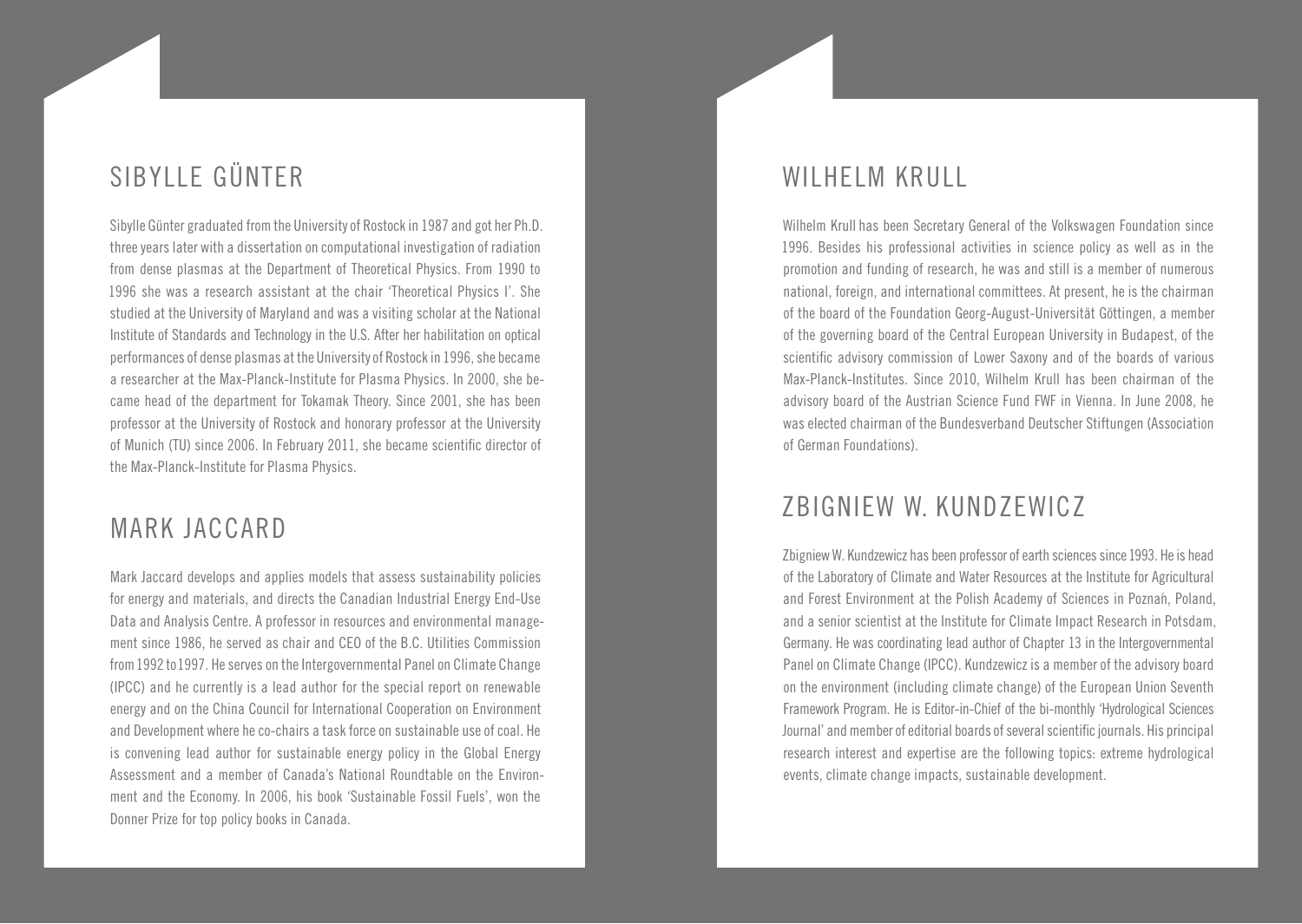# Jürgen Kurths

Jürgen Kurths got his Ph.D. in 1983 at the GDR Academy of Sciences and his Dr. habil. in 1990. He was full professor at the University of Potsdam from 1994 to 2008. He has been professor of nonlinear dynamics at the Humboldt University of Berlin, chair of the research domain 'Transdisciplinary Concepts' of the Potsdam Institute for Climate Impact Research since 2008, and has been professor for nonlinear systems biology at the University of Aberdeen since 2009. He is a fellow of the American Physical Society and of the Fraunhofer Society. He was elected as a member of the Academia Europaea in 2010. His main research interests are complex synchronization phenomena, complex networks, nonlinear time series analysis and their applications in systems biology and neuroscience. He has published more than 500 papers in peer-reviewed journals and two monographs.

#### David Lam

David Lam is professor in the Department of Economics and research professor in the Population Studies Center at the University of Michigan. He received a Ph.D. in economics in 1983 from the University of California, Berkeley. Professor Lam's research focuses on the interaction of economics and demography in developing countries, including analysis of the economics of population growth, fertility, marriage, and aging. He has worked extensively in Brazil and South Africa, where his research analyzes links between education, labor markets, and income inequality. He was a member of the Committee on Population of the U.S. National Academy of Sciences, and has served as an advisor to the World Bank, the U.S. National Institutes of Health, the United Nations Population Division, and the South Africa Office of the Presidency.

#### DAVID MCALLISTER

David McAllister was elected Prime Minister of Lower Saxony on July 1st, 2010. Born in Berlin in 1971, he studied law at the University of Hanover with a scholarship awarded by the Konrad-Adenauer-Foundation. In 1996, he completed the first state examination. The second state examination followed in 1998, he then became a lawyer. From 1991 to 1994 McAllister was county chairman of the Junge Union (Young Christian Democrats) in Cuxhaven. From 2002 to 2003 he was Secretary General of the CDU (Christian Democratic Union) in Lower Saxony. Since 1998, McAllister is member of the Landtag (federal state parliament) of Lower Saxony, where he was chairman of the CDU parliamentary group from 2003 until his election as Prime Minister in 2010. Since 2008, he was party chairman of the CDU in Lower Saxony as well. David McAllister received an honorary doctorate from the University of Edinburgh in 2012.

## DENNIS L. MEADOWS

Dennis L. Meadows was a professor for 35 years, at the Massachusetts Institute of Technology, MIT (1969-1972), at Dartmouth College (1972-1988), and the University of New Hampshire (1988-2004). A polymath, he earned tenured positions on faculties of business, engineering, and the social sciences. He graduated from MIT with a Ph.D. in management, specializing in system dynamics, finance, and the management of programs to develop new technologies. He is the author of the first report to the Club of Rome, 'The Limits to Growth', written in 1972. It sold over three million copies, was awarded the German Peace Prize, and was selected as one of the most influential environmental texts of the 20th century. Meadows is president of the Laboratory for Interactive Learning, New Hampshire. He designs management-training simulations on issues related to energy, environment, and sustainable development.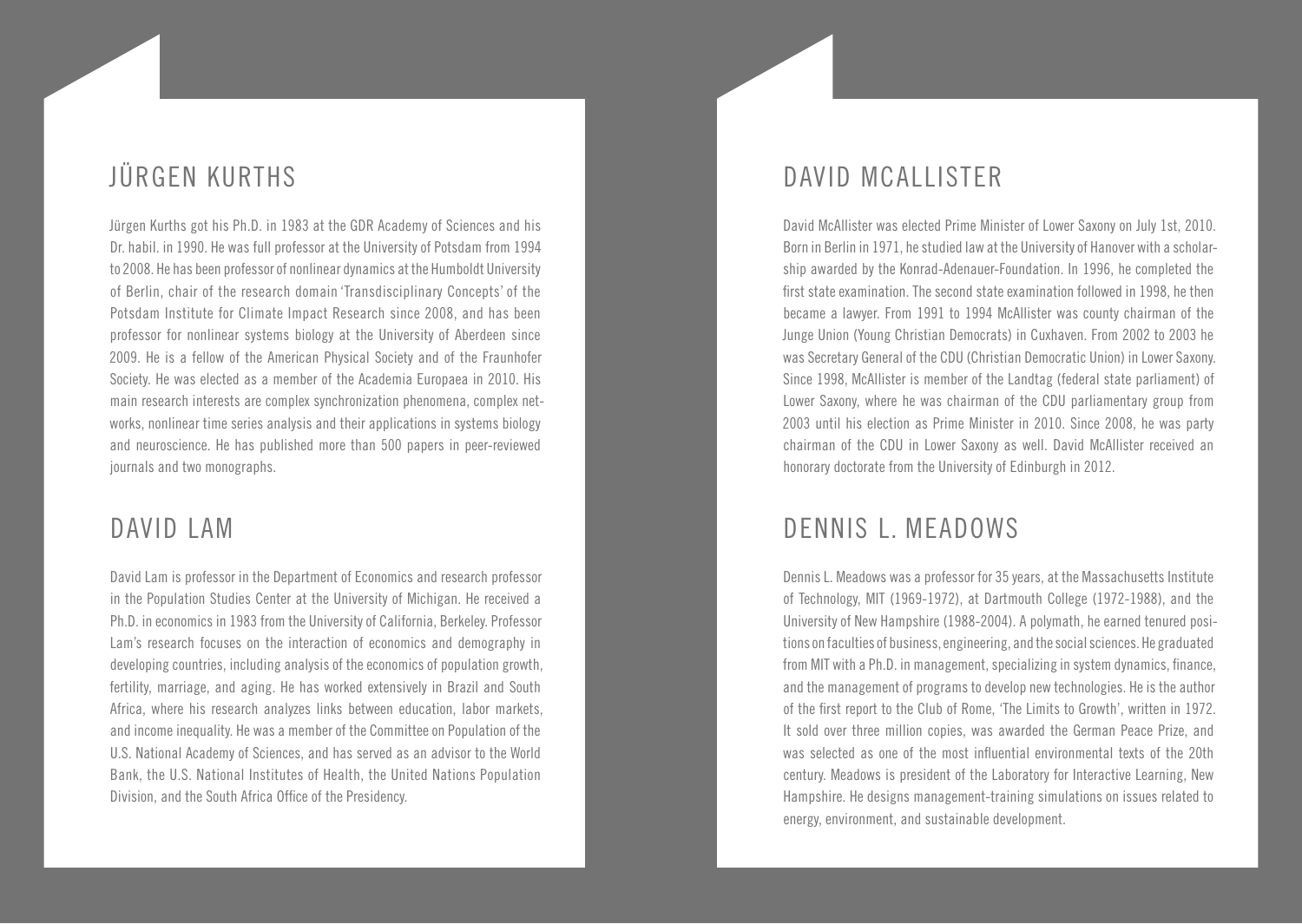### Martin Meister

Martin Meister is a trained philosopher and a biologist. His professional career started at Germany's prestigious Henri-Nannen School for Journalism and took him to the current position as Editor-in-Chief for GEO International. This highly esteemed magazine and competitor of the American 'National Geographic' has a reputation for quality. For more than ten years, Martin Meister has also been working for television in co-productions for GEO and public broadcasters. Furthermore, he is one of the key promoters in a public private partnership in the field of sustainable development involving the magazine GEO as well as governmental organizations on four continents and a multitude of local stakeholders: the 'Action Days for Biodiversity'.

### Dirk Messner

Dirk Messner is director of the German Development Institute (Deutsches Institut für Entwicklungspolitik) in Bonn since 2003. He is a development economist and political scientist with research and teaching activities in different Latin American and Asian countries. His research focuses i.a. on globalization and global governance, global environmental change and development, development policy, low carbon strategies, governance and network theories. He is a member of the Advisory Council on Global Change to the German Federal Government since 2004 and since 2009 acts as its vice chair. I.a. he is a professor for political science at the University of Duisburg-Essen and a professor for international political economy at the University of Munich (LMU). Before he took on his present position he was academic director of the Institute of Development and Peace of the University of Duisburg-Essen.

#### Helga Nowotny

Helga Nowotny is professor emerita of social studies of science, ETH Zurich (Swiss Federal Institute of Technology) and a founding member of the European Research Council. In 2010, she was elected ERC president. She holds a Ph.D. in sociology from Columbia University, NY, and a doctorate in jurisprudence from the University of Vienna. Helga Nowotny is a member of many international advisory boards and selection committees. From 2005 to June 2011, she was e.g. chair of the scientific advisory board of the University of Vienna. She is a foreign member of the Royal Swedish Academy of Sciences, a longstanding member of the Academia Europaea and recipient of several prizes and awards. Her latest book is 'Naked Genes. Reinventing the Human in the Molecular Age' was published in 2011 (MIT Press).

## Rüdiger Pethig

Rüdiger Pethig is professor emeritus of economics and public finance at the University of Siegen, Germany. Before, he taught at the Universities of Oldenburg, Dortmund, and Mannheim and was visiting professor at many institutions abroad e.g. the University of Southampton, the University of Crete in Rethymno, and the Beijer Institute of Ecological Economics in Stockholm to name but a few. His main research areas and interests are i.a.: environmental and resource economics (regulatory overlapping in EU climate policy, the integrated analysis of economies and ecosystems, waste management and recycling), the theory of public goods (common resources, optimal taxation and public goods, the theory of interest groups), and media economics (allocation issues in the media sector, financing of television, and regulation in the media sector).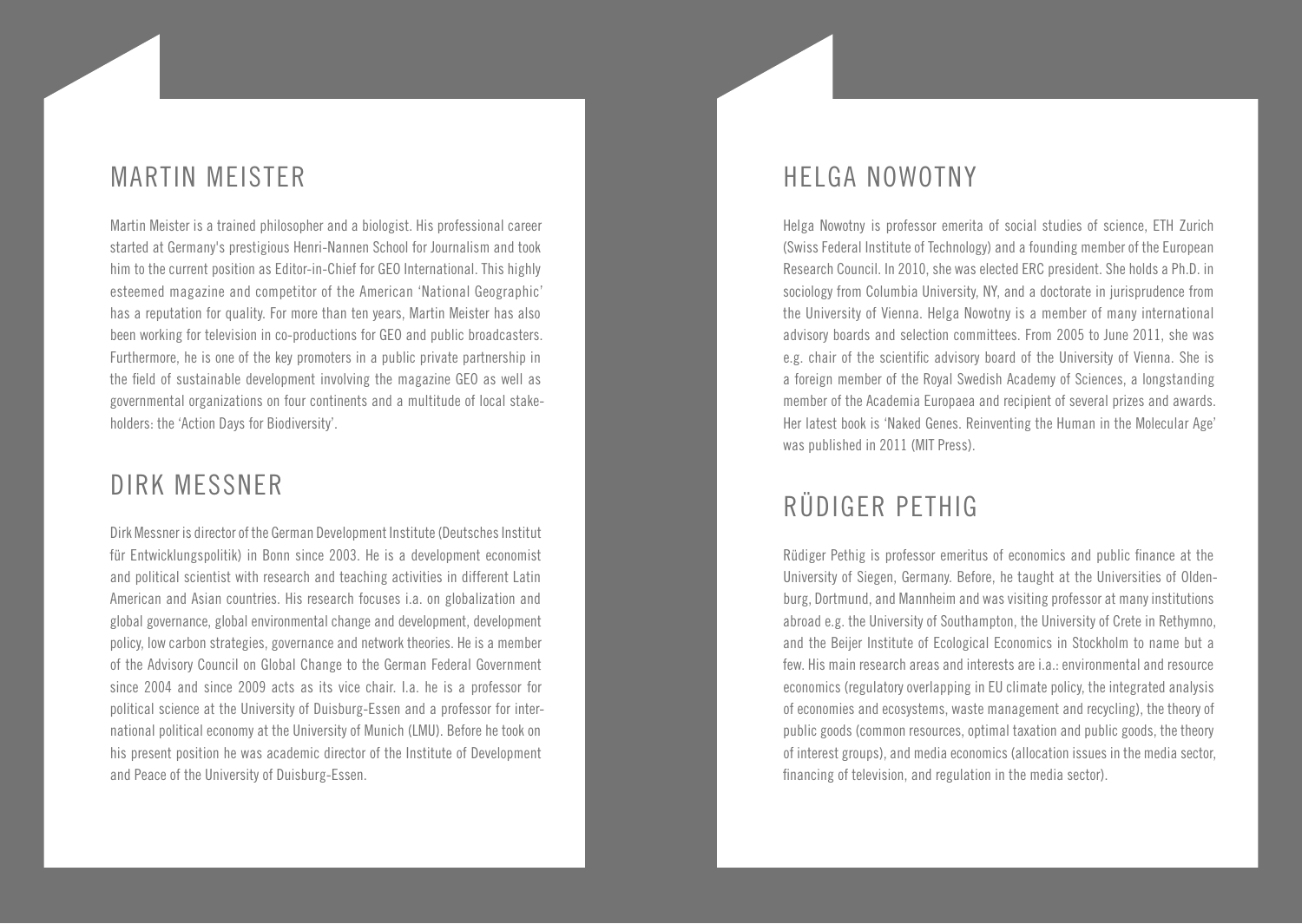### STEFAN W. PICKL

Stefan W. Pickl studied mathematics, electrical engineering, and philosophy at the University of Darmstadt where he also obtained his doctor's degree in 1998 followed by his habilitation at the University of Cologne in 2005. Since 2005, Stefan Pickl has been holding a chair for operations research (OR) at the University of the Armed Forces in Munich where Frederic Vester established system dynamics in Europe. In 2000, Stefan Pickl received the Ph.D. thesis award by the German Society for OR followed by international best-paper awards in the years 2003, 2005, and 2007. He is counselor to the Center for the Advanced Studies of Algorithms at the University of Nevada, Las Vegas. Since 2010, he has been chair of the advisory board of the German Society for OR and currently develops an online education tool in the area of OR/system dynamics.

#### Matin Qaim

Matin Qaim is an agricultural economist and is professor of international food economics and rural development at the University of Göttingen. Before taking on this position, he was professor at the University of Hohenheim, research team leader at the Center for Development Research in Bonn, and research fellow at the University of California at Berkeley. He has extensive research experience related to the economics of hunger and malnutrition with a special focus on rural areas in developing countries. Qaim has implemented and coordinated numerous studies on the adoption and impacts of agricultural technologies in the small farm sector of countries in Asia, Africa, and Latin America. He is a member of several scientific and policy advisory committees, including that for the German Federal Ministry of Food, Agriculture, and Consumer Protection.

#### Roland Rau

Roland Rau is professor of demography at the University of Rostock since 2011 where he currently also serves as chair of the department of sociology and demography. After obtaining a master's degree in political science at the University of Bamberg in 2001, he was a doctoral student at the Max-Planck-Institute for Demographic Research at the University of Rostock until 2005. The Max-Planck-Society awarded him the Otto Hahn Medal for his doctoral dissertation. From 2006 until 2008, Roland Rau was research scholar at the Public Policy Institute at Duke University in the United States. Before his current appointment, Roland Rau was assistant professor at the University of Rostock and senior research scientist at the Max-Planck-Institute for Demographic Research. His main research interests are mortality, aging societies, quantitative methods, and forecasting.

## Daniel Alexander Schacht

Daniel Alexander Schacht is editor of the 'Hannoversche Allgemeine Zeitung', one of Germany's large daily newspapers. He is working on topics of political decision making, science policy, and on international affairs, with a focus on the Middle East. He has done research in Turkey, Israel and the Arab World, and in Africa and Asia, too. He studied political science, literature, and visual arts and obtained his doctor of philosophy from the University of Marburg. His dissertation on 'New German Film and the Political Movement after 1968' analyzes how the segregation between reformists and later terrorists was reflected in German films of the late 1960s.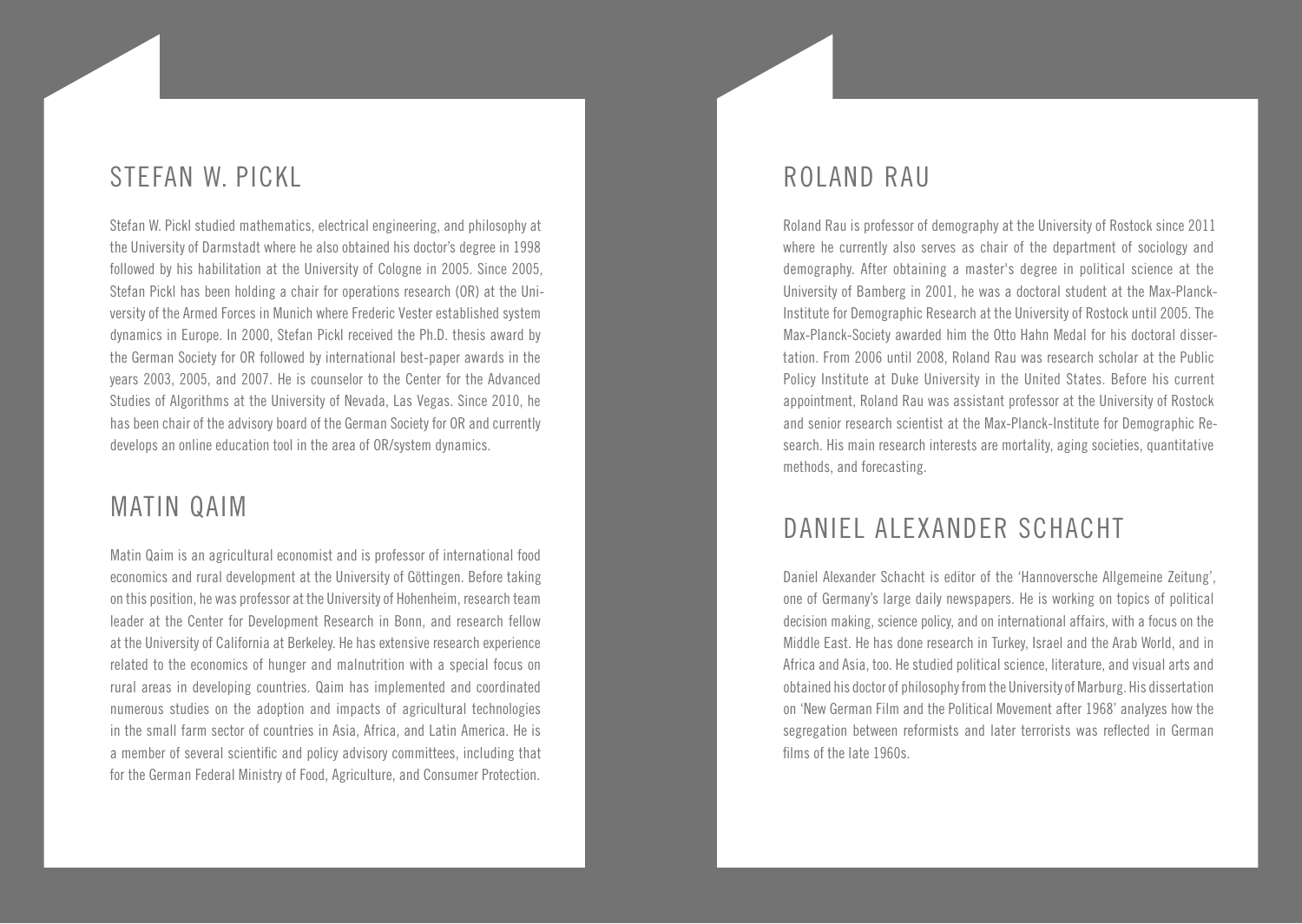### Uwe Schneidewind

Uwe Schneidewind is president of the Wuppertal Institute for Climate, Environment, and Energy and professor for sustainable transition management at the University of Wuppertal. He studied business administration at the University of Cologne and HEC/Paris. He was a strategic consultant in environmental management at Roland Berger & Partner before becoming a researcher at the Institute for Economy and the Environment at St. Gallen University in Switzerland. From 1998 to 2010, Uwe Schneidewind held a full-time professorship position for production management and the environment at the University of Oldenburg. He is a member of the Club of Rome and of the steering group of the Sustainability Transitions Research Network. His latest book 'Nachhaltige Wissenschaft (Sustainable Science)' analyses the status of sustainability science in the German science system.

## Max Schön

Max Schön has been director of the '2° Foundation - German CEOs for Climate Protection' since 2011, and president of the German branch of the Club of Rome since 2007. After his studies at the University of Stuttgart he became CEO of the Max Schön AG Lübeck, a company which since 1920 produces a comprehensive range of tools, machinery, industrial supplies, and vehicle equipment. His expertise is sought by the German Association of Family Entrepreneurs, Germany's No. 1 lobby-group for private owned companies, which he chaired as president for five years. Since 2010, he is the chairman of the supervisory board of the DESERTEC Foundation, Berlin/Hamburg. He is i.a. a member of the Climate Advisory Board of the Federal State Schleswig-Holstein, a member of the supervisory board of Timbertec AG and a member of the supervisory board of BAT British American Tobacco.

### Frank Uekoetter

Frank Uekoetter studied history, political science, and the social sciences at the Universities of Freiburg and Bielefeld, the Johns Hopkins University, and Carnegie Mellon University. In 2001, he received his Ph.D. for his dissertation on the history of air pollution control in Germany and the United States. In 2002, he organized the conference 'Nature Protection in Nazi Germany' under the auspices of the German Minister for the Environment. This work eventually led to the publication of an environmental history of Nazi Germany. Since 2006, he has been a Dilthey Fellow with the Research Institute of the Deutsches Museum in Munich, working on a history of agricultural knowledge in the 20th century. In 2008, he joined forces with three colleagues in a successful bid to found the 'Rachel Carson Center for Environment and Society' for environmental history and environmental research within the humanities.

## Wikus van Niekerk

Wikus van Niekerk is a professor in the Department of Mechanical and Mechatronic Engineering at Stellenbosch University. He is the director of the Centre for Renewable and Sustainable Energy Studies established in 2006 to coordinate the postgraduate program in Renewable and Sustainable Energy Studies. He has a keen interest in harvesting energy from the sun, wind, and ocean. He is a registered professional engineer with the Engineering Council of South Africa and has been practicing as a consultant to industry for fifteen years. He is a fellow of the South African Institution for Mechanical Engineering, the Southern African Acoustics Institute, the South African Academy of Engineers, a member of the American Society of Mechanical Engineers, the Sustainable Energy Society of South Africa, and a board member of the International Solar Energy Society.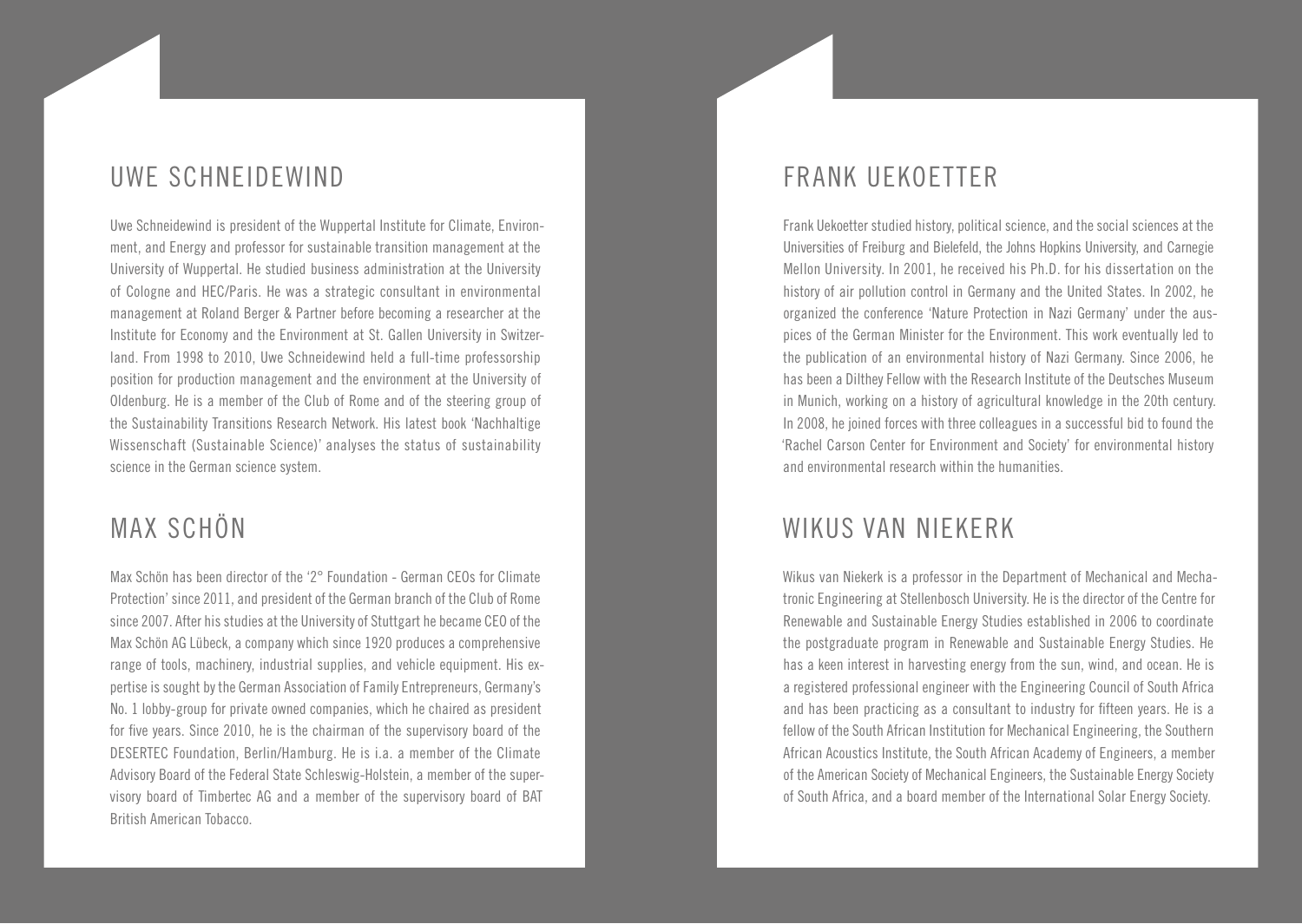### Stephan Weil

Stephan Weil became Mayor of Hanover on November 1st, 2006. In January 2012, he was elected national chairman of the SPD (Social Democratic Party) in Lower Saxony. After studying law at the University of Göttingen, he took the first state examination in 1983 and the second state examination in 1986. From 1987 on, he worked as a lawyer in Hanover, later as a prosecutor and judge, and also served in the Ministry of Justice of Lower Saxony. Weil was chairman of the Young Socialists in Hanover and chairman of the Hanover SPD. From 1997 to late October 2006, he held the office of city treasurer. He holds various mandates i.a. as a chairman of the supervisory board of Deutsche Messe AG and as a member of the executive committee of the German Association of Cities and the Association of Cities of Lower Saxony.

#### HARAID WFIZER

Harald Welzer is co-founder and director of the foundation FUTURZWEI which has taken to identifying and promoting alternative lifestyles and alternative economic systems. He studied sociology, political science, and literature at the University of Hanover, received his doctorate in sociology in 1988, and did two habilitations, one in social psychology and one in sociology. He is director of the Center for Interdisciplinary Memory Research (CMR) in Essen and led several projects connected to the research program on climate and culture at the Institute for Cultural Studies in Essen. He also is a professor of social psychology at the University of Witten/Herdecke and an affiliated member of faculty at the Marial Center of Emory University, Atlanta. The focus of his research and teaching is on memory and commemorative culture, group violence, and the cultural aspects of climate impact research.

### NOTES